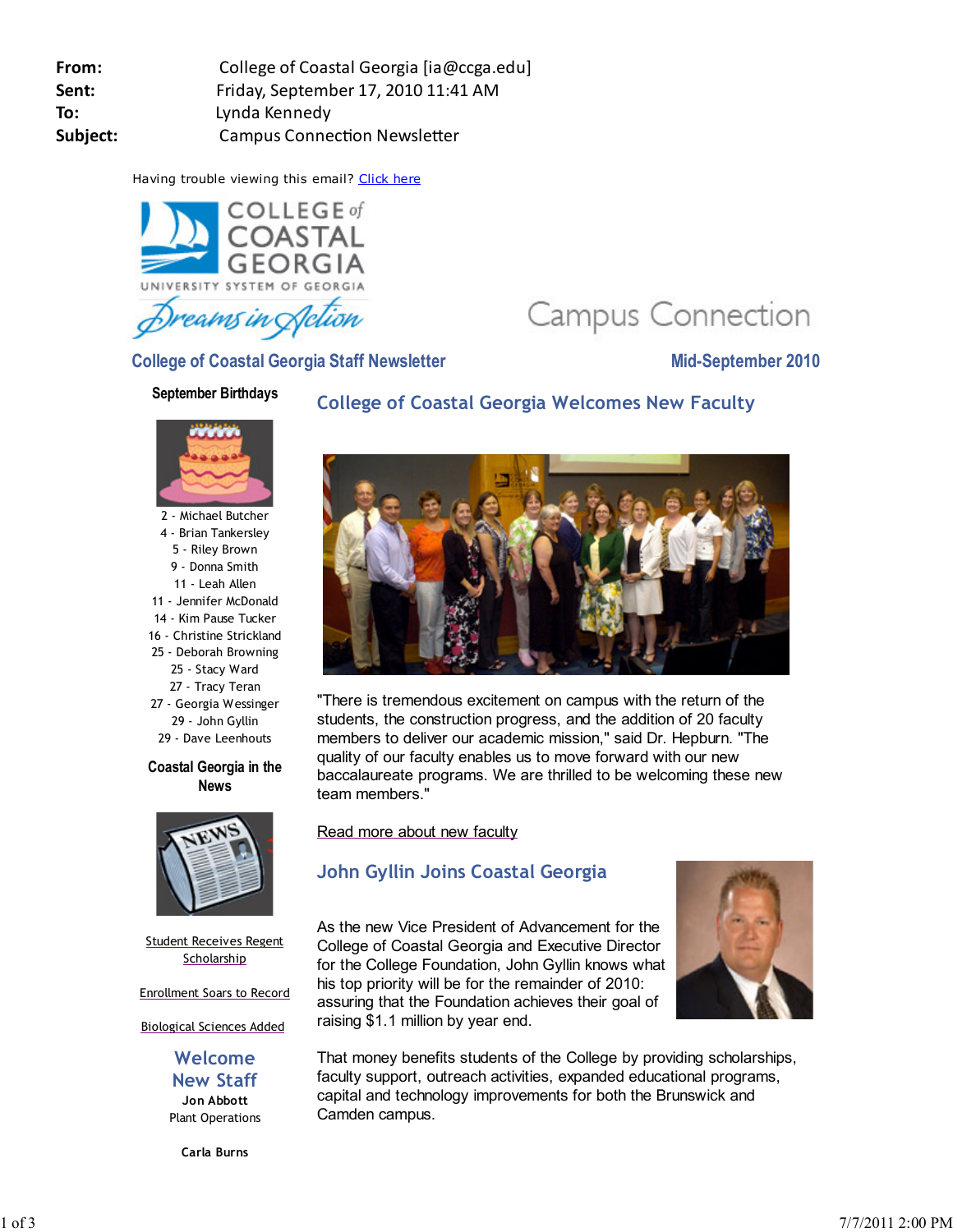#### Plant Operations

#### Read more

**Michael Butcher** Resident Life

**Johnny Davis** Campus Police

**Mercedes Dotter** Business Services

> **Eric Felver** Admissions

**John Gyllin** Advancement

**Tracie Hammock** Campus Police

**Jeffrey Jones** Plant Operations

**Chris Meshanko** Career Counseling

**Hank Scott** Campus Police

**Nels Strickland** Plant Operations

**Georgia Wessinger** Academic Advising

**Jennifer Zak** Disability Services

#### **Retired Tom Bell**

Technology Services

**Calvin DeWeese** Media Center

**Jean Mistretta** Nursing

#### **September Calendar**



17-19 - Shrimp and Grits: The Wild Georgia Shrimp Festival Jekyll Island Shrimp and Grits Details

# **Pedestrian Walk Plaza Construction Update**

Crossing between the east and west sides of campus became easier this week when a temporary pedestrian walkway opened Monday, connecting the Library and Administration Building. According to Greg Carver, Business Affairs Office, a walkway will

be maintained across the mall, subject to shifting north or south as construction progresses. The plaza remains on schedule for completion by December 10.

Check out the Construction Webcams

### **UGA President Visits Campus**

According to Dr. Michael F. Adams, President of the University of Georgia, people are losing sight of the importance of higher education for the public good, not just the private good.

In remarks September 3 on the College of Coastal Georgia campus, Dr. Adams noted that the UGA

founding charter was premised on the assumption that a government only does well when its citizenry is educated. Education - then and now is fundamental to making sound decisions that benefit society as a whole, not just an elite few, he asserts.

#### Read more

### **Southern Storytellers Comes to Campus**

*Dick Yarborough Oct. 7, 2010 "Why Ray Charles Never Sang 'Ohio on My Mind'...and other important facts about the South"*

Humor columnist Dick "I don't make this stuff up" Yarborough is the inaugural storyteller for a new series of entertaining presentations open to the community. Yarbrough, whose column appears regularly in *The Brunswick News* and *Georgia Trend* magazine, takes the Southeast Georgia Conference Center stage Thursday, October 7, at 5:30 p.m.



The \$25 tickets for the event, available through the Advancement Office, include a cocktail reception following Yarbrough's presentation. Proceeds benefit the College Foundation Annual Fund.